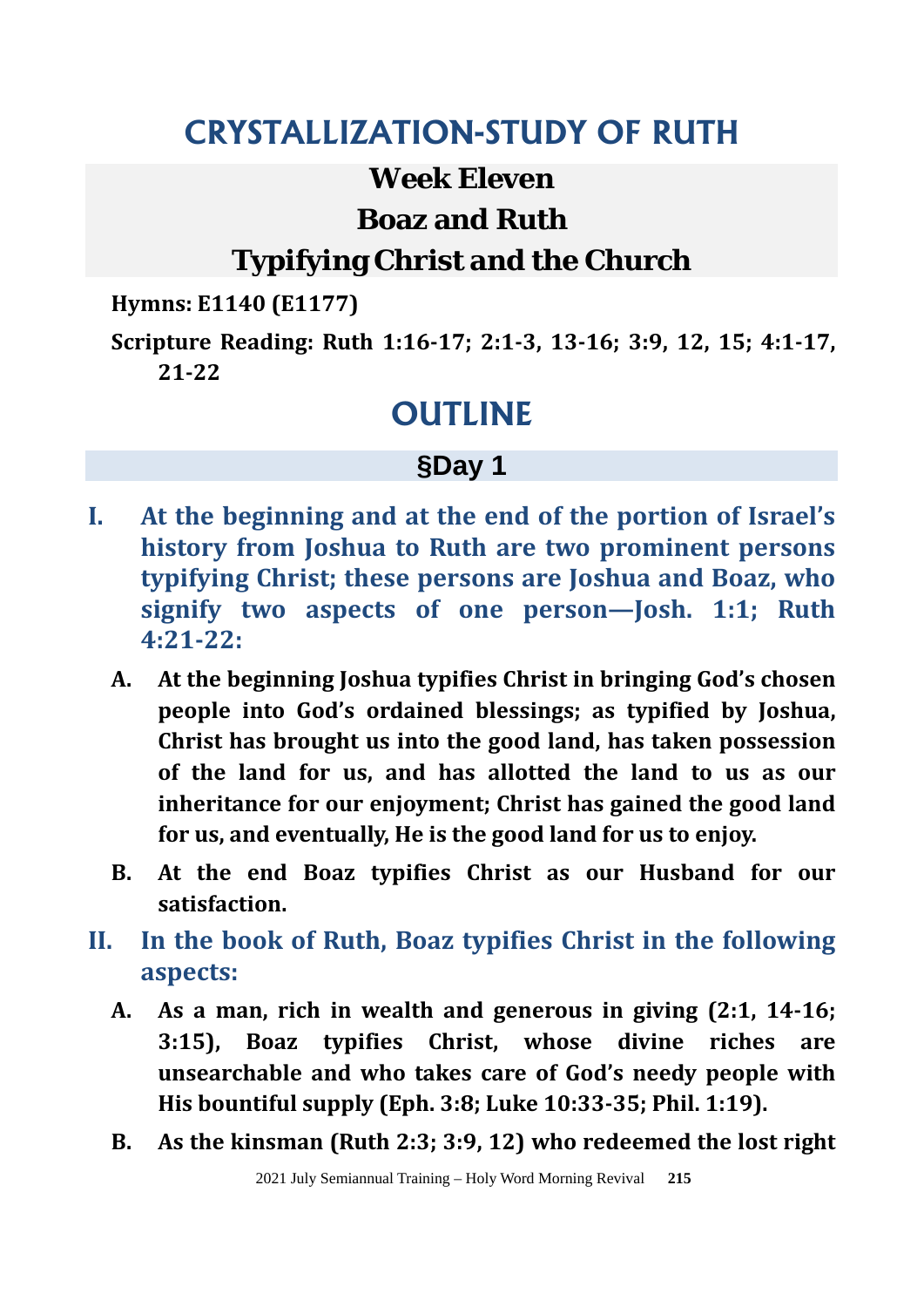**to Mahlon's property and took Mahlon's widow, Ruth, as his wife for the producing of the needed heirs (4:9-10, 13), Boaz typifies Christ, who redeemed the church and made the church His counterpart for His increase (Eph. 5:23-32; John 3:29-30).** 

- **C. According to the book of Ruth, Boaz redeemed Ruth and redeemed her birthright; hence, he became a notable forefather of Christ—4:1-17, 21-22; Matt. 1:5-6:** 
	- **1. As a brother and a Boaz, you should take care of others' birthright of Christ, not only your own birthright; in other words, you should not only take care of your own enjoyment of Christ but also others' enjoyment of Christ—Eph. 3:2; 1 Pet. 4:10-11; Matt. 24:45-47.**
	- **2. Suppose some dear ones in the church life become like Ruth, losing the enjoyment of their birthright, their enjoyment of Christ; we need to have a number of Boazes in the church life to bring these dear saints back into the enjoyment of Christ.**
	- **3. The book of Ruth tells us that there was another kinsman who was even closer to Ruth than Boaz was, but that man was selfish; he only took care of his own birthright:** 
		- **a.Some brothers should take care of ones who are like poor "Ruths" in the church life, but they are selfish in the spiritual enjoyment of Christ—Ezek. 34:2-23.**
		- **b. Someone who is a real Boaz and is rich in the enjoyment of Christ will pay the price to bring such saints into the full enjoyment of Christ; by shepherding others in this way, he will have even more enjoyment of Christ, the greatest enjoyment of Christ; day by day we should take care of others' enjoyment of Christ—Prov. 11:25; Acts 20:35; 1 Pet. 5:1-4.**

#### **§Day 2 & Day 3**

**D. Those who become like Boaz are pillars in the church life (one of the pillars in the temple was named "Boaz"—1 Kings 7:21); in the Scriptures the pillar is a sign, a testimony, of God's building through transformation in practicing the Body life—Gen. 28:22a; 1 Kings 7:15-22; Gal. 2:9; 1 Tim. 3:15; Rev.**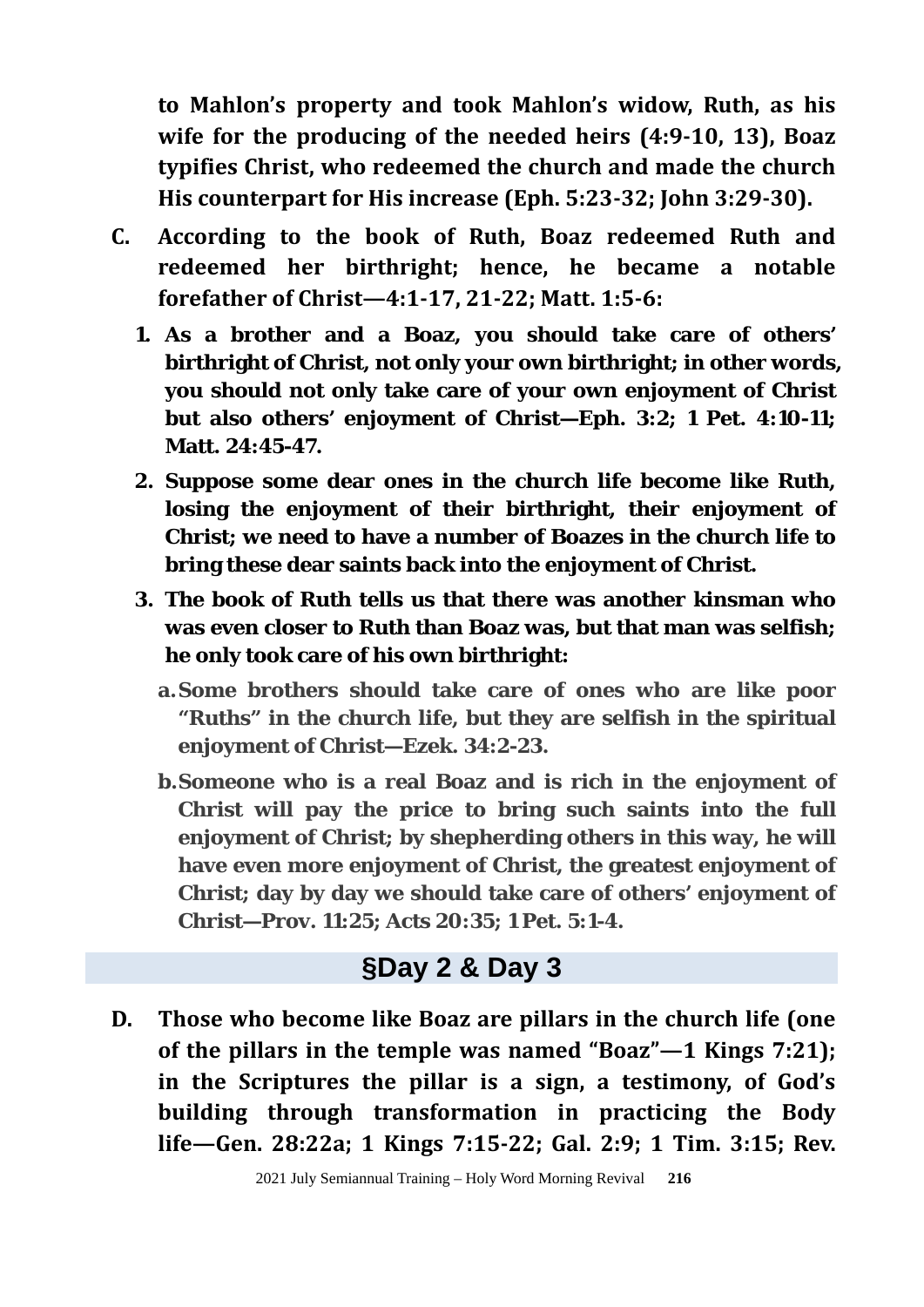**3:12; Rom. 12:2; Eph. 4:11-12:** 

- **1. Those who are pillars in the church life are constantly under God's judgment (bronze), realizing that they are men in the flesh, worthy of nothing but death and burial—Psa. 51:5; Exo. 4:1-9; Rom. 7:18; Matt. 3:16-17:**
	- **a.We must judge ourselves as nothing and as being qualified only to be crucified; whatever we are, we are by the grace of God, and it is not we who labor but the grace of God—1 Cor. 15:10; Gal. 2:20; 1 Pet. 5:5-7.**
	- **b. The reason for both division and fruitlessness among believers is that there is no bronze, nothing of God's judgment; instead, there is pride, self-boasting, self-vindication, self-justification, self-approval, self-excuse, self-righteousness, condemning others, and regulating others instead of shepherding and seeking them—Matt. 16:24; Luke 9:54-55.**
	- **c.When we love the Lord and experience Him as the man of bronze (Ezek. 40:3), He will become our extraordinary love, boundless forbearance, unparalleled faithfulness, absolute humility, utmost purity, supreme holiness and righteousness, and our brightness and uprightness—Phil. 4:5-8.**
- **2. On the capitals of the pillars in the temple, there were "nets of checker work [like a trellis] with wreaths of chain work"; these signify the complicated and intermixed situations in which those who are pillars in God's building live and bear responsibility—1 Kings 7:17; 2 Cor. 1:12; 4:7-8.**
- **3. On the top of the capitals were lilies and pomegranates—1 Kings 7:18-20:**
	- **a.Lilies signify a life of faith in God, a life of living by what God is to us, not by what we are; the bronze means "not I," and the lily means "but Christ"—S. S. 2:1-2; Matt. 6:28, 30; 2 Cor. 5:4; Gal. 2:20.**
	- **b. The pomegranates on the wreaths of the capitals signify the fullness, the abundance and beauty, and the expression of the riches of Christ as life—Phil. 1:19-21a; Eph. 1:22-23; 3:19.**
	- **c.Through the crossing out of the network and the restriction of**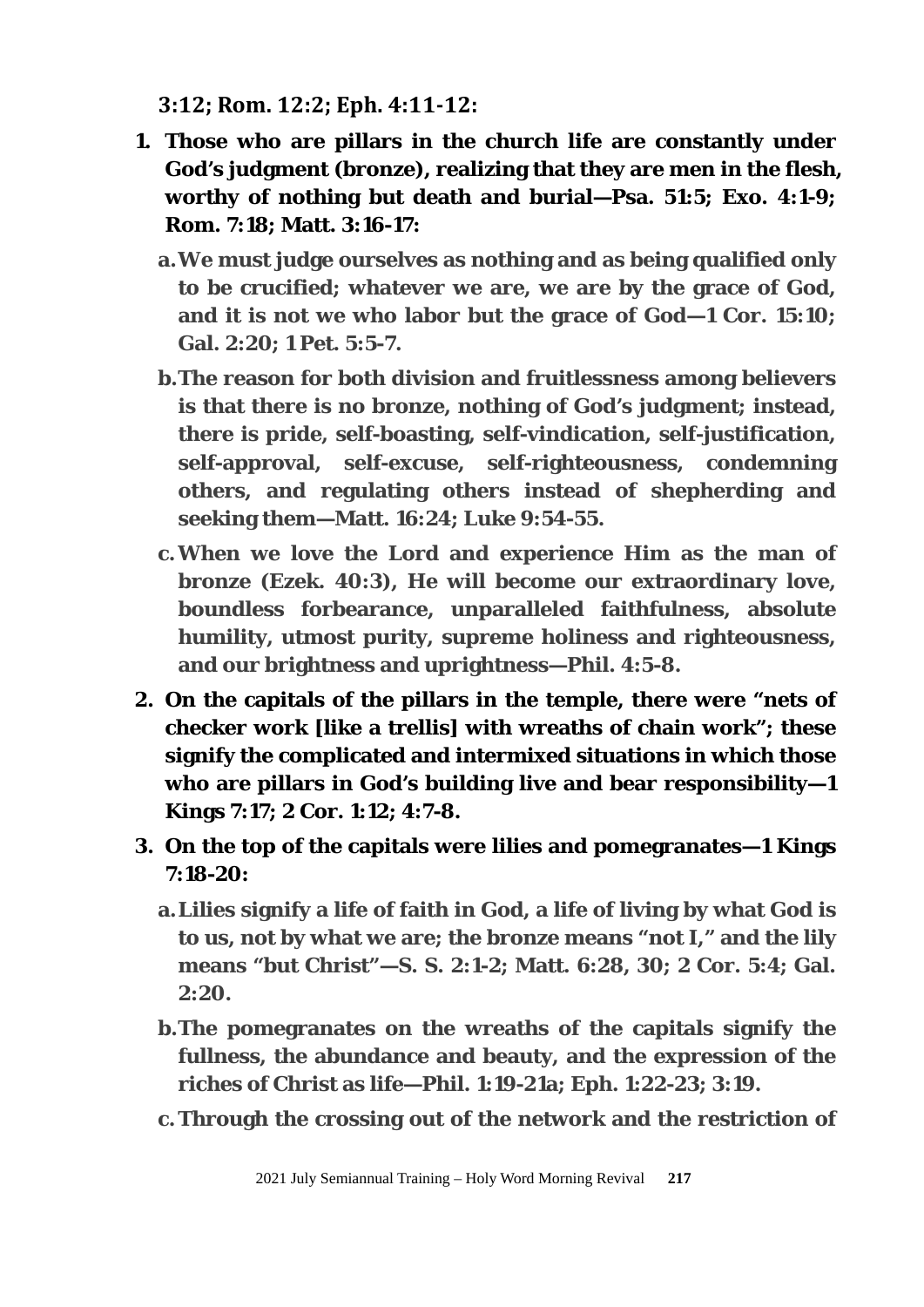**the chain work, we can live a pure, simple life of trusting in God to express the riches of the divine life of Christ for God's building in life.**

#### **§Day 4**

- **III. In this bright and aromatic story, Ruth typifies the church in the following ways:**
	- **A. Ruth, being a woman in Adam in God's creation and a Moabitess (a sinner) in man's fall, thus becoming an old man with these two aspects, typifies the church, before her salvation, as men in God's creation and sinners in man's fall being "our old man"—Rom. 6:6.**
	- **B. Ruth, being the widow of the dead husband, redeemed by Boaz, who cleared the indebtedness of her dead husband for the recovery of the lost right of her dead husband's property (Ruth 4:9-10), typifies the church with her old man as her crucified husband (Rom. 7:4a; 6:6) redeemed by Christ, who cleared away her old man's sin (John 1:29) for the recovery of the lost right of her fallen natural man created by God (Gen. 1:26; Isa. 54:5).**
	- **C. Ruth, after being redeemed by Boaz, becoming a new wife to him (Ruth 4:13) typifies the church, after being saved, through the regeneration of the church's natural man (John 3:6b), becoming the counterpart of Christ (v. 29a; Rom. 7:4).**
	- **D. Ruth, choosing to follow Naomi to the land of Israel (Ruth 1:16-17) and being united to Boaz, typifies the Gentile sinners being attached to Christ (2 Cor. 1:21) that they may partake of the inheritance of God's promise (Eph. 3:6).**

#### **§Day 5**

**IV. The picture of Boaz (typifying Christ as our new Husband) and Ruth (typifying the church with her old man as her crucified husband) is spoken of by Paul in Romans 7:1-6:**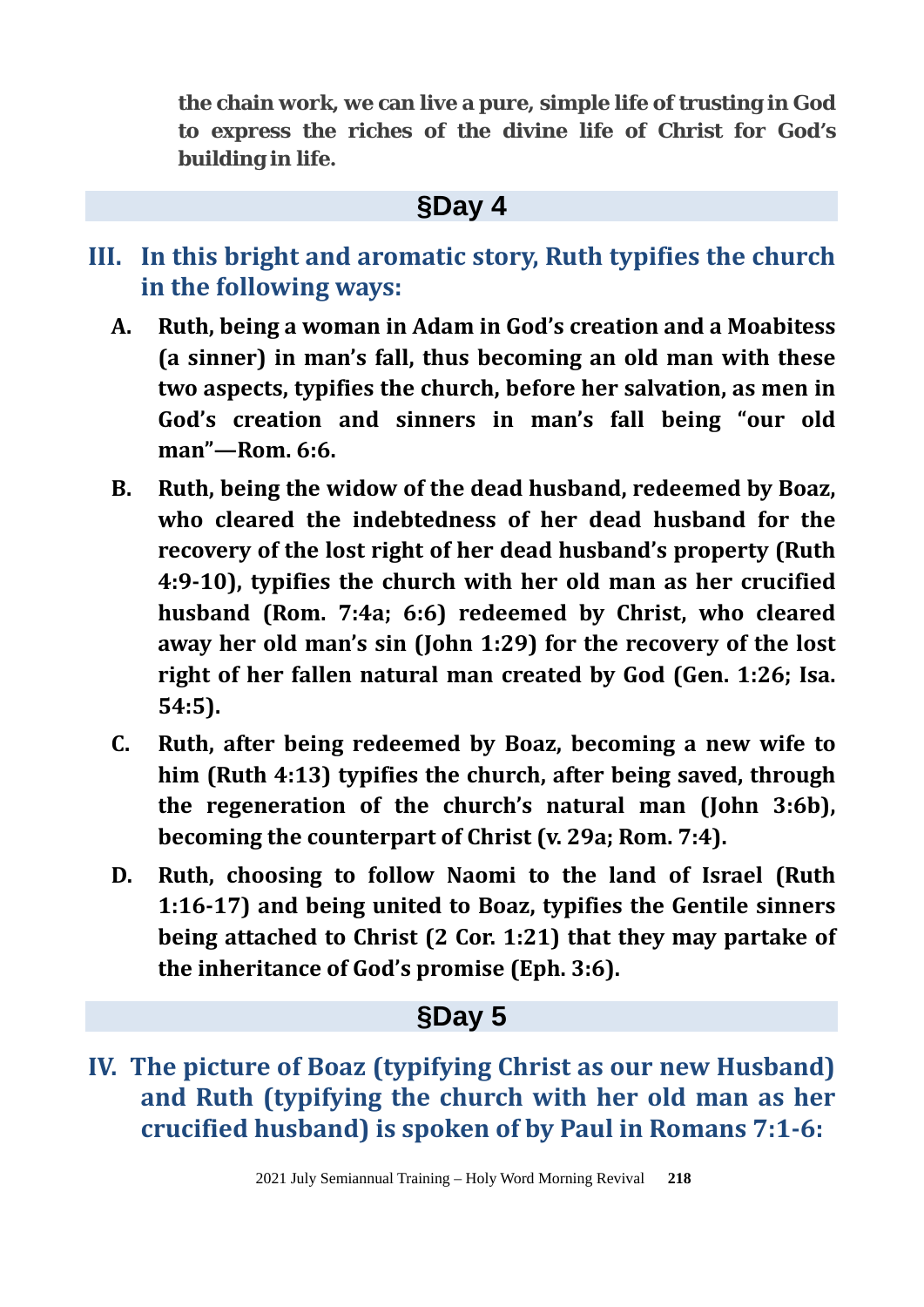- **A. In God's creation man's original position was that of a wife; Isaiah 54:5 says that God our Maker is our Husband; as a wife to God, we must depend upon Him and take Him as our Head.**
- **B. When man fell, he took another position, the self-assuming position of the old man (our very being which was created by God but became fallen through sin); the man created by God was a wife, but the fallen man became independent of God and made himself the head as the husband.**
- **C. Since our old man, who was the old husband, has been crucified with Christ (Rom. 6:6), we are freed from his law (7:2-4) and are joined to the new Husband, Christ, as the ever-living One.**
- **D. As believers, we have two statuses:**
	- **1. We have our old status as the fallen old man, who left the original position of a wife, dependent on God, and took the self-assuming position of a husband and head, independent of God.**
	- **2. We have our new status as the regenerated new man, restored to our original and proper position as the genuine wife to God (Isa. 54:5; 2 Cor. 11:2-3), dependent on Him and taking Him as our Head.**
- **E. We no longer have the old status of the husband, for we have been crucified (Gal. 2:20; Rom. 6:6); we now have only the new status of the proper wife, in which we take Christ as our Husband, and should no longer live according to the old man (no longer taking the old man as our husband).**

### **§Day 6**

**F. In Romans 7:4 Paul puts together a funeral and a wedding; on the one hand, we were buried; on the other hand, we were married; we were made dead according to our old status that we might marry another according to our new status; according to our new status, we marry Him who has been raised from the dead, that we might bear fruit to God.**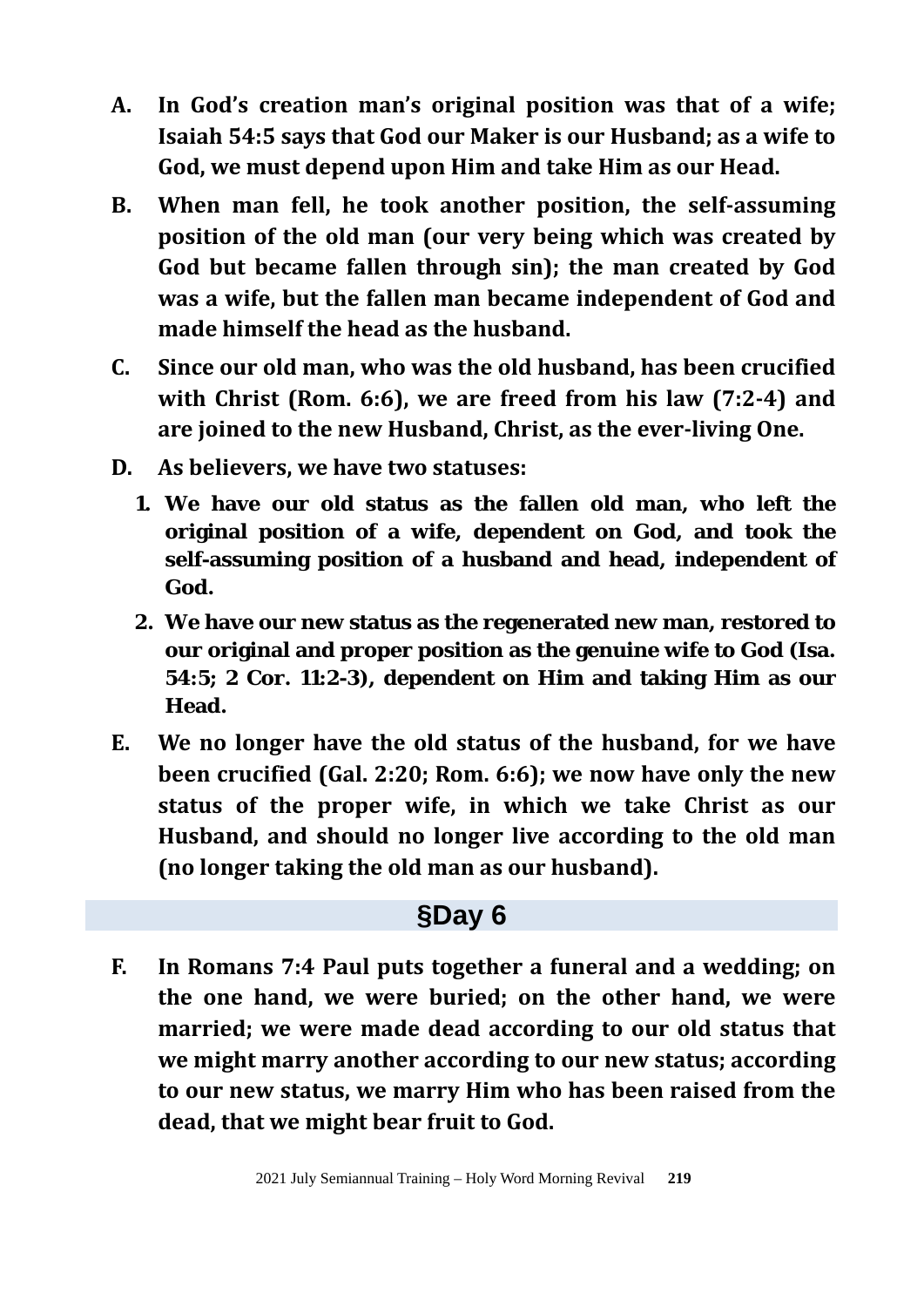- **G. Our old man, our old husband, has been crucified with Christ, so that we "might be joined to another, to Him who has been raised from the dead, that we might bear fruit to God" (v. 4); this joining indicates that in our new status as a wife, we have an organic union in person, name, life, and existence with Christ in His resurrection.**
- **H. As the regenerated new man and the wife to Christ, everything we are and do is now related to God, and God is brought forth by us as the fruit, the overflow, of our life; this is in contrast to the fruit born to death (v. 5), which was previously brought forth by us as the old man, the old husband.**
- **I. We are now joined to the resurrected Christ as the life-giving Spirit in our spirit; this is the joining of "the Spirit ...with our spirit" (8:16) as "one spirit" (1 Cor. 6:17):** 
	- **1. We should have our whole being turned to and set on this joined spirit—Rom. 8:6b.**
	- **2. We should also live and walk according to this joined spirit—v. 4.**
	- **3. When we thus live in this joined spirit, we can live out the Body of Christ to become the corporate expression of Christ for the glory of the Triune God—Eph. 1:23; 3:21; 1 Cor. 10:31; 1 Pet. 4:11; Rev. 21:10-11.**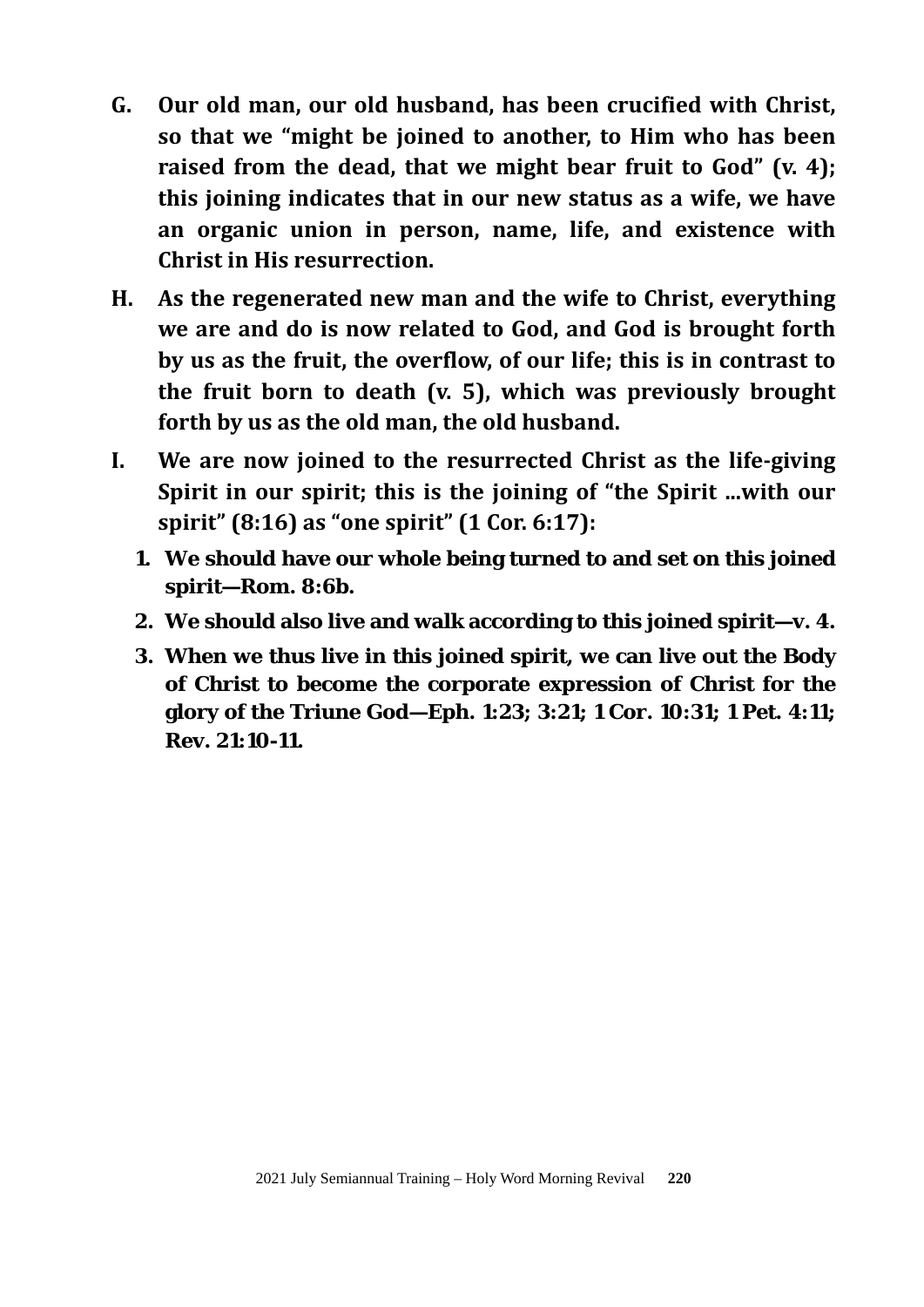#### **Morning Nourishment**

- **Josh. 1:5-6 …I will be with you….Be strong and take courage, for you will cause this people to inherit the land which I swore…to give to them.**
- **Ruth 4:9-10 And Boaz said…, You are witnesses today, that I buy from Naomi's hand all that was…Mahlon's. Furthermore Ruth the Moabitess…I acquire as my own wife so that I may raise up the dead man's name upon his inheritance…**

Boaz and Ruth typify Christ and the church…. At the beginning and at the end of the portion of Israel's history from Joshua to Ruth are two prominent persons typifying Christ (Josh. 1:1; Ruth 4:21). These persons are Joshua and Boaz, who signify two aspects of one person.

At the beginning Joshua typifies Christ in bringing God's chosen people into God's ordained blessings (Josh. 1:2-4; Eph. 1:3-14). As typified by Joshua, Christ has brought us into the good land, has taken possession of the land for us, and has allotted the land to us as our inheritance for our enjoyment. Christ has gained the good land for us, and eventually He is the good land for us to enjoy.

At the end Boaz typifies Christ in other aspects. In particular, he typifies Christ as our Husband for our satisfaction. As a man, rich in wealth and generous in giving (Ruth 2:1, 14-16; 3:15), Boaz typifies Christ, whose divine riches are unsearchable and who takes care of God's needy people with His bountiful supply (Eph. 3:8; 2 Cor. 12:9; Phil. 1:19b). (Life-study of Ruth, pp. 27-28)

#### **Today's Reading**

The book of Ruth tells us that Boaz redeemed Ruth; he also redeemed the birthright for her. This means that Christ, as our real Boaz, has redeemed both us and the birthright. Boaz redeemed his kinsman's inheritance and married the man's widow (Ruth 4:1-17); hence, he became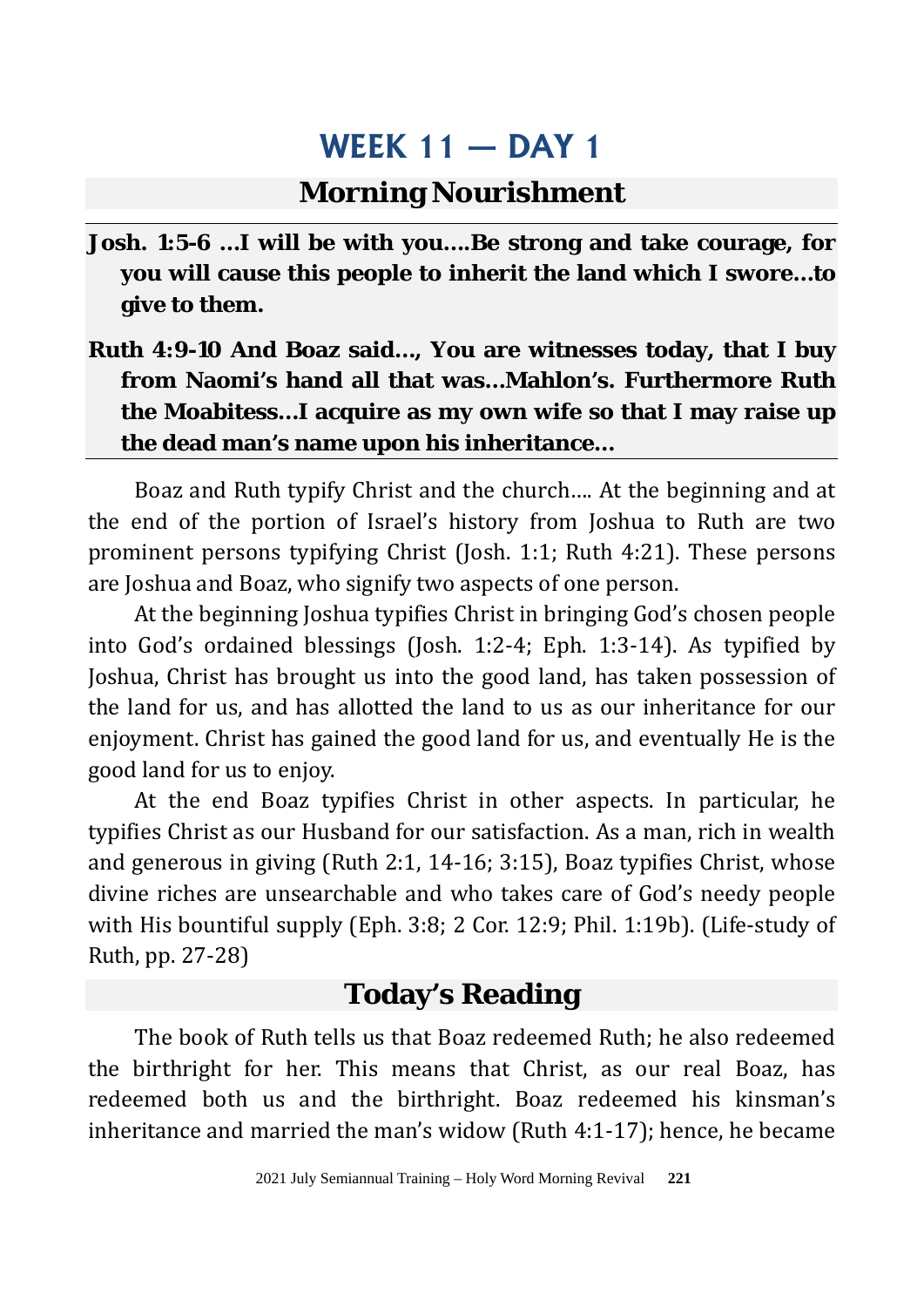a notable forefather of Christ, a great associate of Christ. As a brother and a Boaz, you should take care of others' birthright of Christ…. In other words, you should not only take care of your own enjoyment of Christ, but also others' enjoyment of Christ.

Ruth and Naomi had lost the enjoyment, the birthright, but according to God's regulation there was a way to restore the birthright, to redeem it. But it had to be redeemed by someone else. The principle is the same in the church life today….Quite often, some dear ones lose their enjoyment of Christ. In a sense, they become Naomi or Ruth. If so, you need to be a Boaz, able to redeem the lost birthright and marry the redeemed one.

To lose the husband means to lose the enjoyment of the birthright….Thus, I need you, as my brother, to redeem my birthright. But you need to be somewhat richer in Christ….Then you pay the price to regain my birthright, and you also marry me. This means that you become involved with me. This kind of spiritual involvement will produce Obed, the grandfather of David. Boaz became one of the great forefathers of Christ. In a spiritual sense, he was the one who enjoyed the largest and richest portion of Christ. If a brother becomes a Boaz to me, he will be the one with the greatest enjoyment of Christ. Because he redeemed my birthright and became so involved with me, our involvement in the Lord will eventually bring forth the full enjoyment of Christ.

In the church life today we need to have a number of Boazes…. Some brothers should take care of me, the poor Ruth, but they are selfish in the spiritual enjoyment of Christ. Even in the spiritual enjoyment of Christ it is quite possible to be selfish. However, a Boaz will be generous and pay the price to redeem my birthright. All this indicates that we should take care of not only our own birthright, but also others' birthright. Day by day we should take care of others' enjoyment of Christ. The more we do this, the better. (Life-study of Matthew, pp. 32-33)

Further Reading: Life-study of Ruth, msgs. 6-7; Life-study of Matthew, msg. 3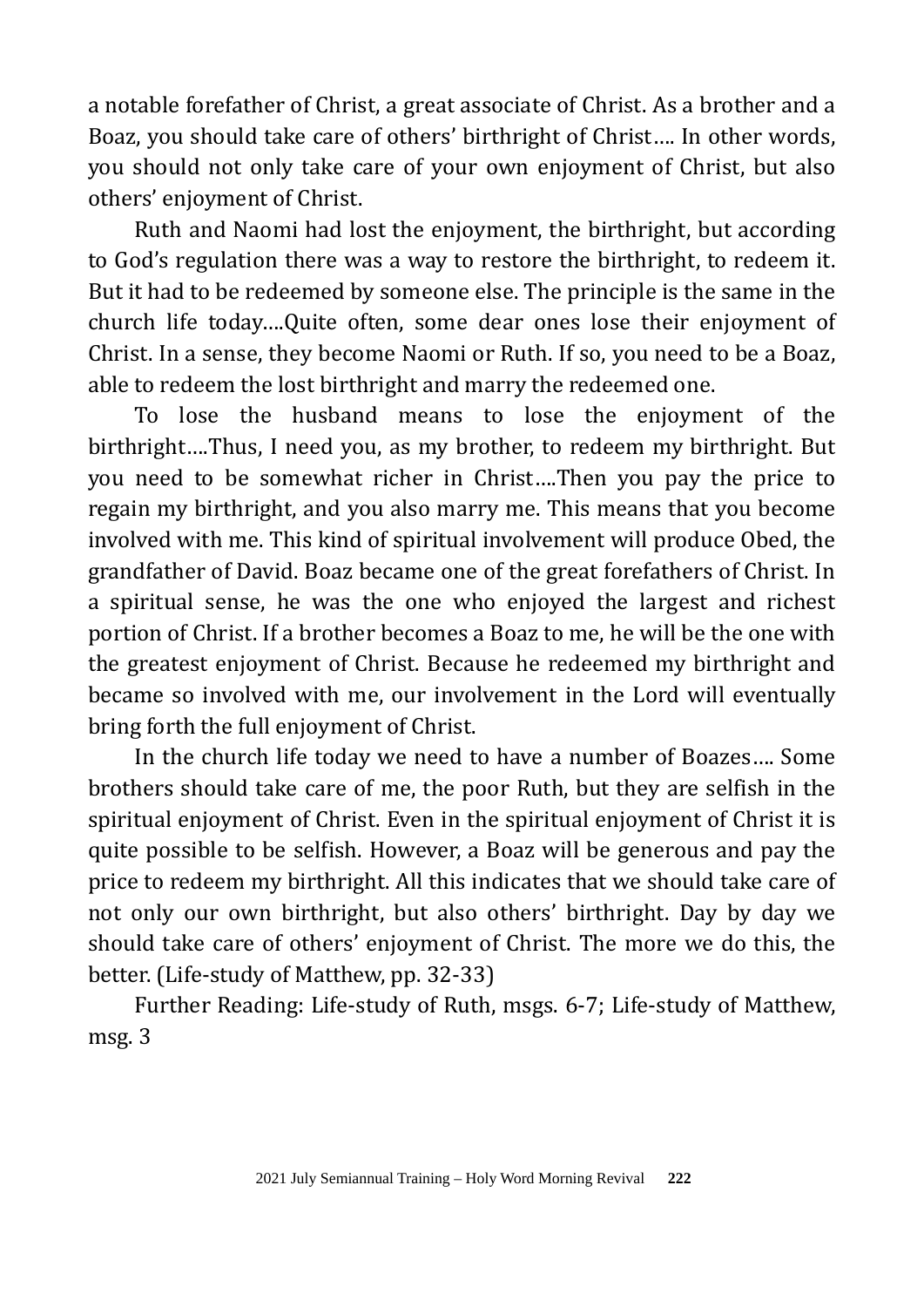#### **Morning Nourishment**

#### **1 Kings 7:21 And he erected the pillars at the portico of the temple. When…he erected the left pillar, he called its name Boaz.**

**Rev. 3:12 He who overcomes, him I will make a pillar in the temple of My God…**

#### **Gal. 2:20 I am crucified with Christ; and it is no longer I who live, but it is Christ who lives in me…**

The names of these two pillars were Jachin and Boaz (1 Kings 7:21). Jachin means, "He shall establish," and Boaz means, "In it is strength." These two pillars standing on the portico testify that the Lord will establish His building and that genuine strength is in the building. Even today, the building of the church gives this testimony. By the details of the picture in 1 Kings 7, we see how we can be a pillar in the building of God, judging ourselves, living by faith, bearing the responsibility, and expressing the riches of life. (Life-study of Genesis, p. 1077)

### **Today's Reading**

The two pillars were made of bronze (1 Kings 7:15). In Genesis the pillar is a pillar of stone, but in 1 Kings 7 the pillars are pillars of bronze…. [Bronze] signifies God's judgment. For example, the altar at the entrance of the tabernacle was covered with bronze indicating God's judgment (Exo. 27:1-2; Num. 16:38-40). The laver was also made of bronze (Exo. 30:18). Furthermore, the serpent of bronze put on a pole (Num. 21:8-9) also testified of Christ's being judged by God on our behalf (John 3:14)….That the two pillars were made of bronze clearly indicates that if we would be a pillar, we must realize that we are those under God's judgment. We should not only be under God's judgment, but also under our own judgment. Like Paul in Galatians 2:20, we must say, "I have been crucified. I have been crucified because I am not good for anything in God's economy. I am only qualified for death."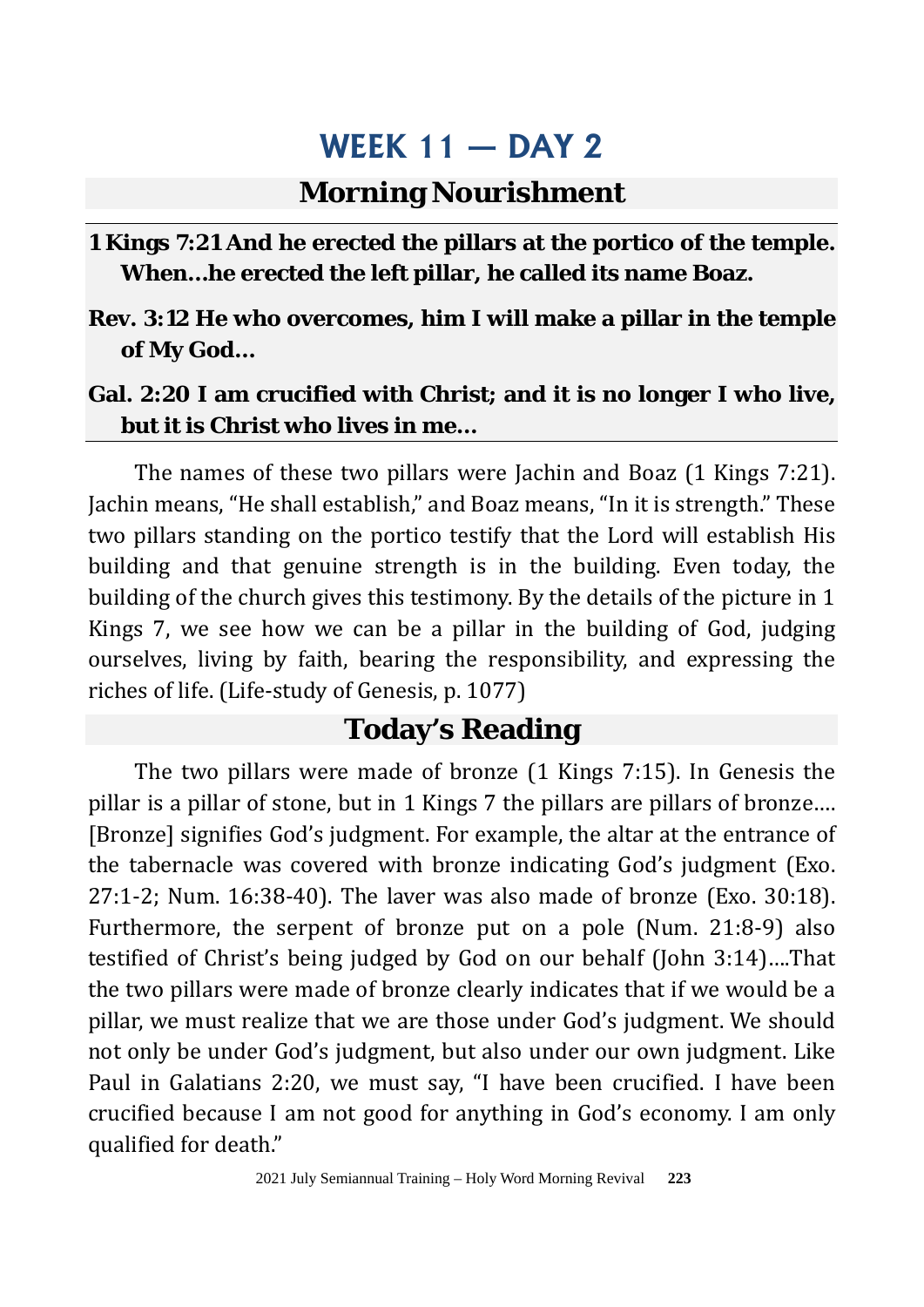If you think that you are qualified, then you have nothing to do with bronze. Instead, you are self-made gold. The experience of bronze is that we are always under God's judgment and under our own self-judgment. We all must apply this word to ourselves, saying, "Lord, have mercy upon me, for in me there is nothing good." This is the reason that we have been crucified. If we think there is something good in us, we are liars.

In Galatians 2:20 Paul said, "It is no longer I who live, but…Christ…lives in me." We may also apply his word in 1 Corinthians 15:10, which says, "But by the grace of God I am what I am; and His grace unto me did not turn out to be in vain, but, on the contrary, I labored more abundantly than all of them, yet not I but the grace of God which is with me." In Galatians 2:20, Paul said, "No longer I who live, but…Christ" and in 1 Corinthians 15:10, he said, "Not I but the grace of God." Paul seemed to be saying, "Whatever I am, I am by the grace of God. By myself, I am nothing. By myself, I could never be an apostle or a minister of God's living word. I labored more than the others, but it was not I who labored—it was the grace of God." This is the experience of bronze.

In typology and in figure, the two bronze pillars in 1 Kings 7 tell us that we must be under God's judgment as well as under our own self-judgment. We must judge ourselves as being nothing and as being only qualified to be crucified. I say this not only to the brothers, but also to the sisters….We must consider ourselves as those under God's judgment.

Our problem is that we do not condemn ourselves. Rather, we vindicate, justify, approve, and excuse ourselves. Often we say, "That is not my mistake; it is Brother So-and-so's mistake. I am always careful. I am not wrong." This is self-vindication. After we vindicate ourselves, we proceed to justify and approve ourselves…. Sometimes, however, we are caught in a mistake. Then we excuse ourselves…. In the past, I have had a lot of self-vindication, self-justification, self-approval, and self-excuse…. If we would daily crucify these four things, there would be no fighting whatever. (Life-study of Genesis, pp. 1064-1067,1071)

Further Reading: Life-study of Genesis, msg. 83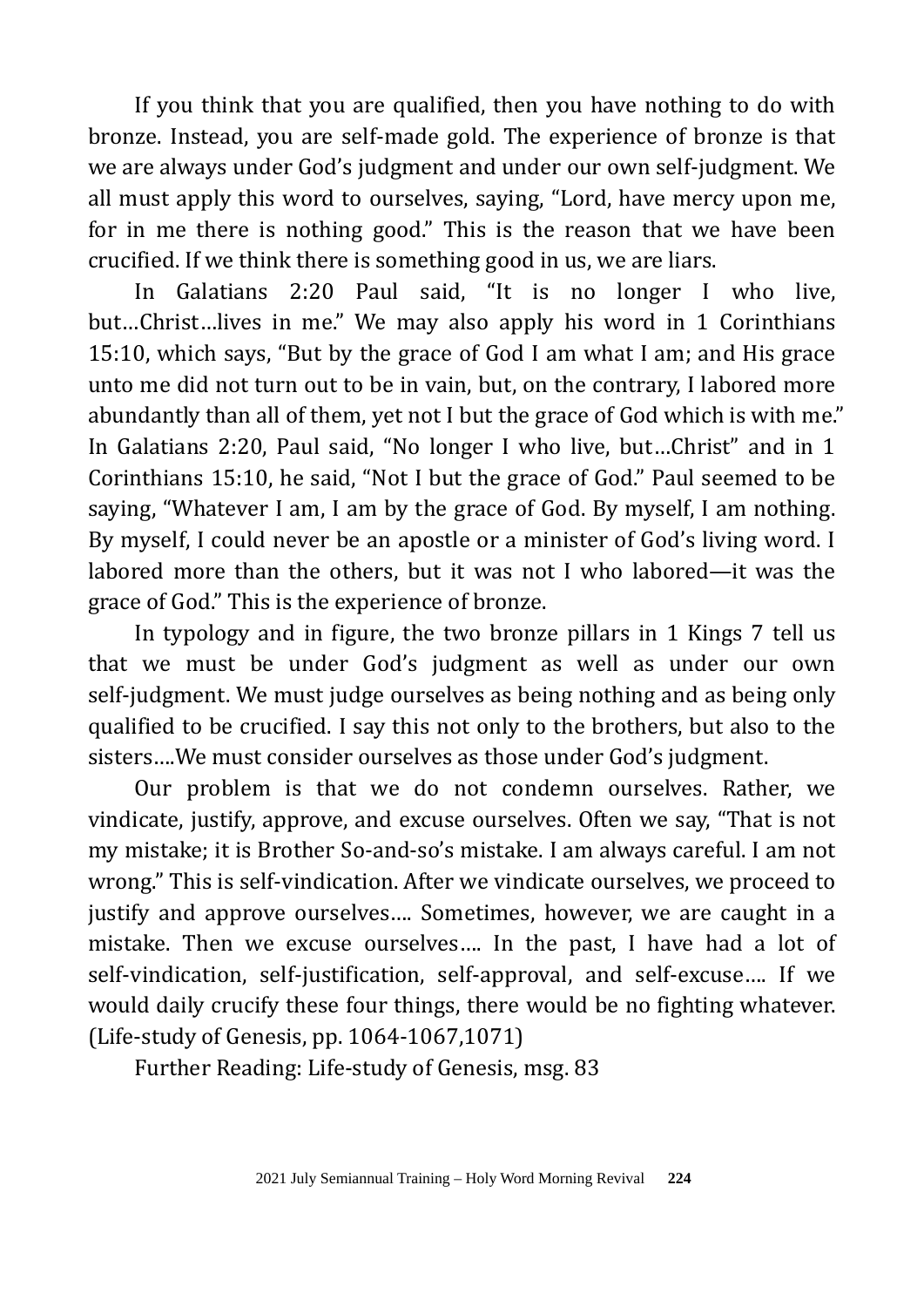#### **Morning Nourishment**

**Matt. 6:28-30 And why are you anxious concerning clothing? Consider well the lilies of the field, how they grow. They do not toil, neither do they spin thread….Not even Solomon in all his glory was clothed like one of these. And if God so arrays the grass of the field, which is here today and tomorrow is cast into the furnace, will He not much more clothe you, you of little faith?**

First Kings 7:17 speaks of "nets of checker work with wreaths of chain work for the capitals that were at the top of the pillars, seven for the one capital, and seven for the second capital."…The checker work resembles a trellis, a frame with small square holes that bears a vine. Furthermore, the word work in this verse implies a design. Hence, checker work is a checker design and chain work a chain design….This checker design is for the growth of the lilies. This trellis is the setting for the lilies. In a sense, it is a net to hold the lilies…. [The] nets of checker work and wreaths of chain work [signify an]…intermixed and complicated situation. (Life-study of Genesis, p. 1073)

#### **Today's Reading**

The burden and responsibility borne by the pillars in the family, in the church, and in the ministry is always in a complicated and intermixed situation. We may often like to straighten out these situations, but we cannot do it. If you straighten out one complication, there will be three others to take its place. If you attempt to make one matter clear, the situation will become even more unclear. The more you try to make it understandable, the more it will be misunderstood.

In order to bear the responsibility in this complicated situation, we must live by faith in God. First Kings 7:19 says, "And the capitals that were at the top of the pillars in the portico were of lily work."…The lily signifies a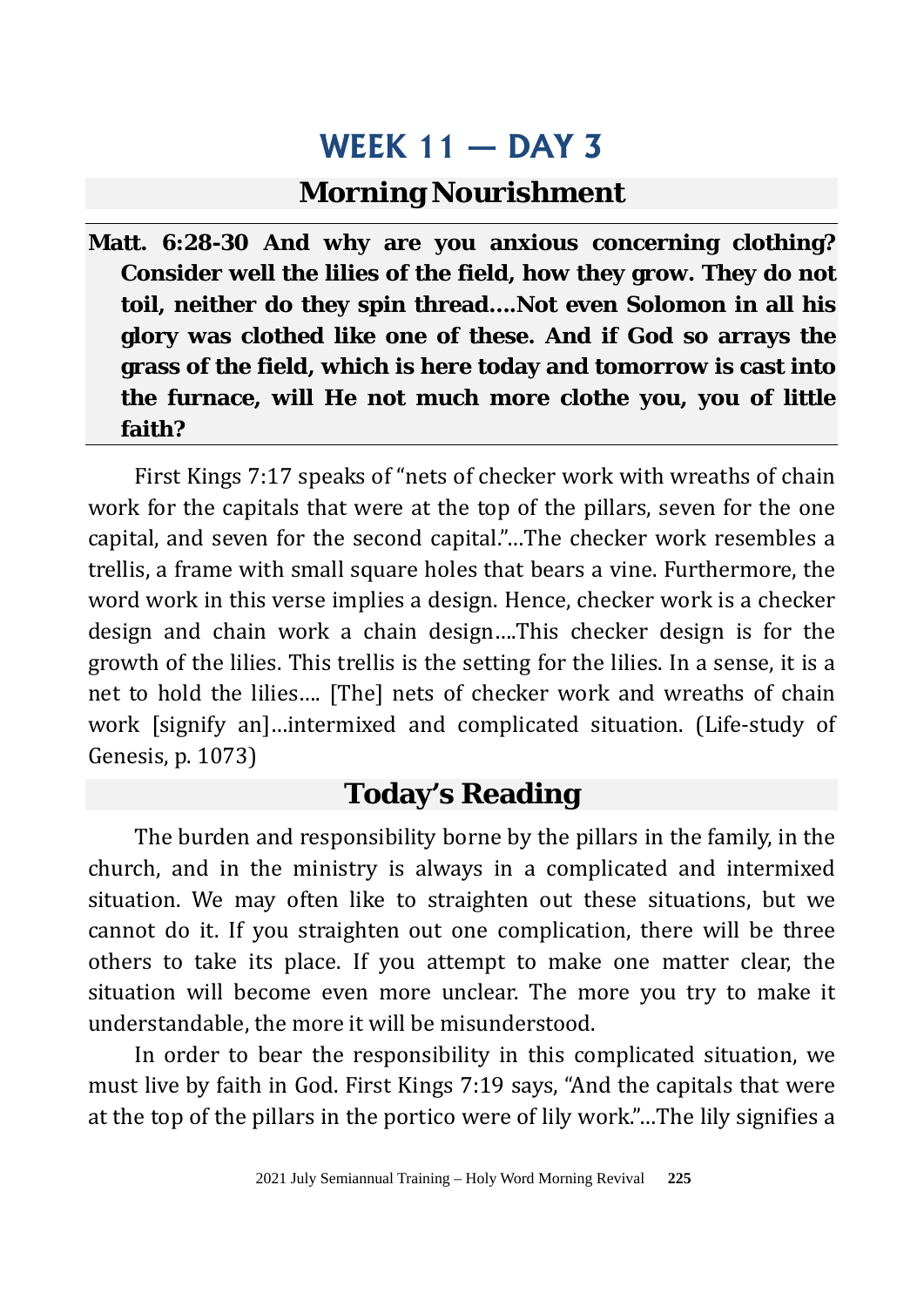life of faith in God. Firstly, we must condemn ourselves, realizing that we are fallen, incapable, unqualified, and that we are nothing. Then we must live by faith in God, not by what we are or by what we can do. We must be a lily existing by what God is to us, not by what we are (Matt. 6:28,30). Our living on earth today depends upon Him. How can we possibly bear the responsibility in the intermixed and complicated church life? In ourselves, we are incapable of doing this, but we can do so if we live by faith in God. It is not I but Christ who lives in me—this is the lily. It is not I who bear the responsibility—it is He who bears it.

We all have been judged and we need to judge ourselves under God's judgment. It is easy to be a bronze pillar, saying, "I'm fallen, corrupted, sinful, and good for nothing but death." But to pass through the three days of the process of resurrection in the midst of the crossing out of the checker work and the limitation of the chain work is very difficult. But the more we are in the checker work and the chain work,…the more the lily grows, and the more of the pomegranates we express. Then we become a living testimony, not of anything natural, but of the process of resurrection under the crossing out of the checker work and the restraint of the chain work. There is no escape. We must stay in the checker work and chain work. It is exactly like being buried for three days and coming out through the process of resurrection. As we pass through this experience, the lily grows and the pomegranates are expressed. Every pillar must bear the testimony of living by faith to express the riches of Christ through the process of resurrection under the crossing out of the checker work and the restriction of the chain work. The bronze in the two pillars in front of the temple indicates that we are under the death-judgment, which brings us into the process of resurrection, signified by the three-cubit height of the base of the capitals. This process of resurrection brings us through the network and the chain work to grow the lily and to bear the pomegranates for a testimony. This is the way for the pillar to bear the responsibility, signified by the five cubits, the total height of the capitals. (Life-study of Genesis, pp. 1073-1075, 1083)

Further Reading: Life-study of Genesis, msg. 84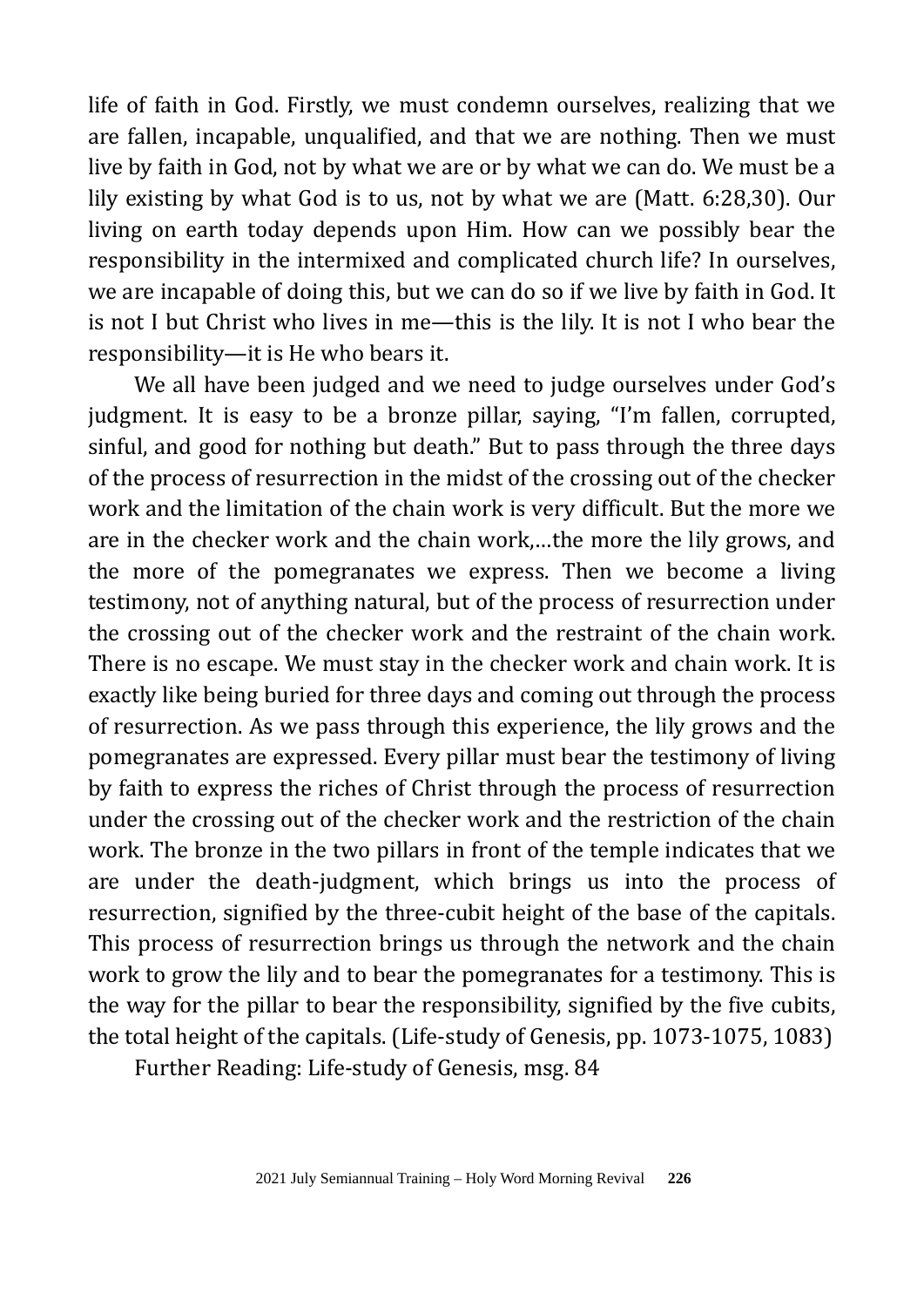#### **Morning Nourishment**

#### **Rom. 7:4 So then, my brothers, you also have been made dead to the law through the body of Christ so that you might be joined to another, to Him who has been raised from the dead, that we might bear fruit to God.**

Ruth, being a woman in Adam in God's creation and a Moabitess in man's fall, thus becoming an old man with these two aspects, typifies the church, before her salvation, as men in God's creation and sinners in man's fall being "our old man" (Rom. 6:6).

Ruth, being the widow of the dead husband, redeemed by Boaz, who cleared the indebtedness of her dead husband for the recovery of the lost right of her dead husband's property, typifies the church with her old man as her crucified husband (Rom. 7:4a) redeemed by Christ, who cleared away her old man's sin for the recovery of the lost right of her fallen natural man created by God.

Our old man has been crucified with Christ (Rom. 6:6). Christ's crucifixion destroyed the fallen part of our old man, but it redeemed the created part. Christ did not redeem the fallen part of our old man; on the contrary, He terminated it. However, He redeemed our created part in order to recover us. Therefore, Christ's death on the cross terminated the fallen part of our old man and redeemed the part created by God. (Life-study of Ruth, pp. 28-30)

### **Today's Reading**

Ruth, after being redeemed by Boaz, becoming a new wife to him typifies the church, after being saved, through the regeneration of the church's natural man, becoming the counterpart of Christ (Rom. 7:4b). Just as the redeemed Ruth became a new wife to Boaz, so the saved and regenerated church has become His new wife, His counterpart, in the organic union with Him.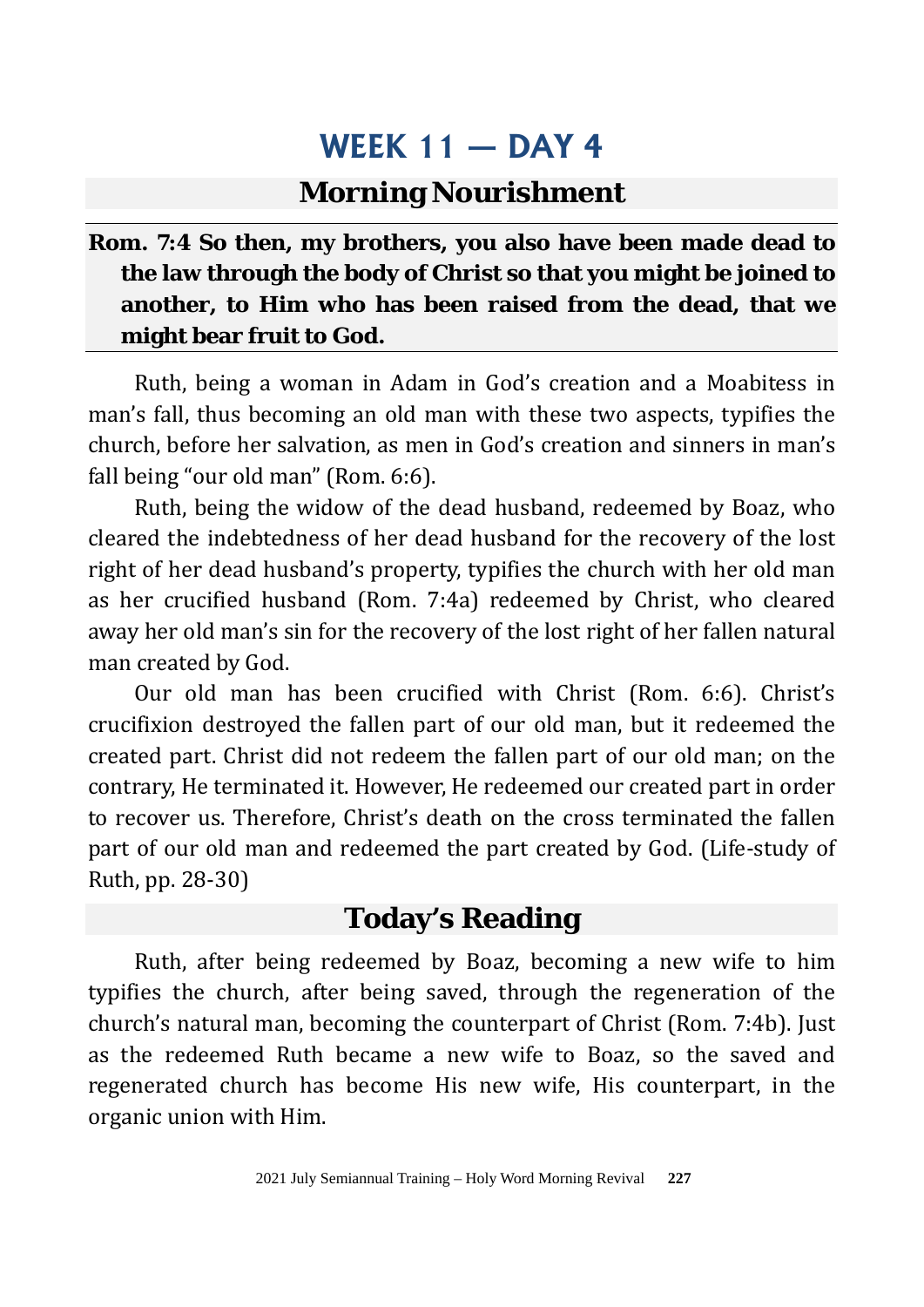Ruth, [choosing to follow Naomi to the land of Israel and] being united to Boaz, typifies the Gentile sinners being attached to Christ that they may partake of the inheritance of God's promise (Eph. 3:6).

Ruth's first status was that of a God-created person who was very good (Gen. 1:27, 31). Second, she was a fallen person in Adam who was condemned by God and constituted a sinner before God (Rom. 5:18a, 19a). Third, she became an old man to be, by forsaking God as her Husband, an old husband to herself (Rom. 6:6a; 7:2) who brought her into indebtedness. Fourth, she became a debtor in the sin of her old husband. Fifth, she was a Moabitess, an incestuous Gentile abandoned by God (Deut. 23:3). Sixth, she became one who joined God's elect, Israel, in partaking of God's promises (Eph. 2:12-13; 3:6). Seventh, she was redeemed by her kinsman, Boaz, to be a new wife to him, her new husband (Ruth 4:5, 13). Eighth, she was one who kept the line of Christ's incarnation (Matt. 1:5b). Ninth, she was the great-grandmother of David who brought forth the royal family of the God-ordained government on the earth. Tenth, she became a crucial ancestor of Christ who brought forth Christ, the embodiment of God, to men on earth.

We may summarize Ruth's statuses by saying that she was a natural, God-created person; a fallen, corrupted person; an old wife to an old husband—a person in the old man involved with sin, with indebtedness; a person who joined God's elect; a redeemed person; a new wife; a person who brought in the royal family of the divine government on earth; and one of the crucial ancestors of Christ who brought Christ to the human race. Stated simply, Ruth was a natural person, a fallen person, a person involved in sin, a redeemed person, a person united to a new husband, and a person who brought Christ to humanity. (Life-study of Ruth, pp. 30, 33-34)

Further Reading: Truth Lessons—Level Three, vol. 2, lsn. 34; CWWL, 1956, vol. 2, "Three Aspects of the Church, Book 1: The Meaning of the Church," ch. 8; CWWL, Bible Notes & Hymns, vol. 1, pp. 339-343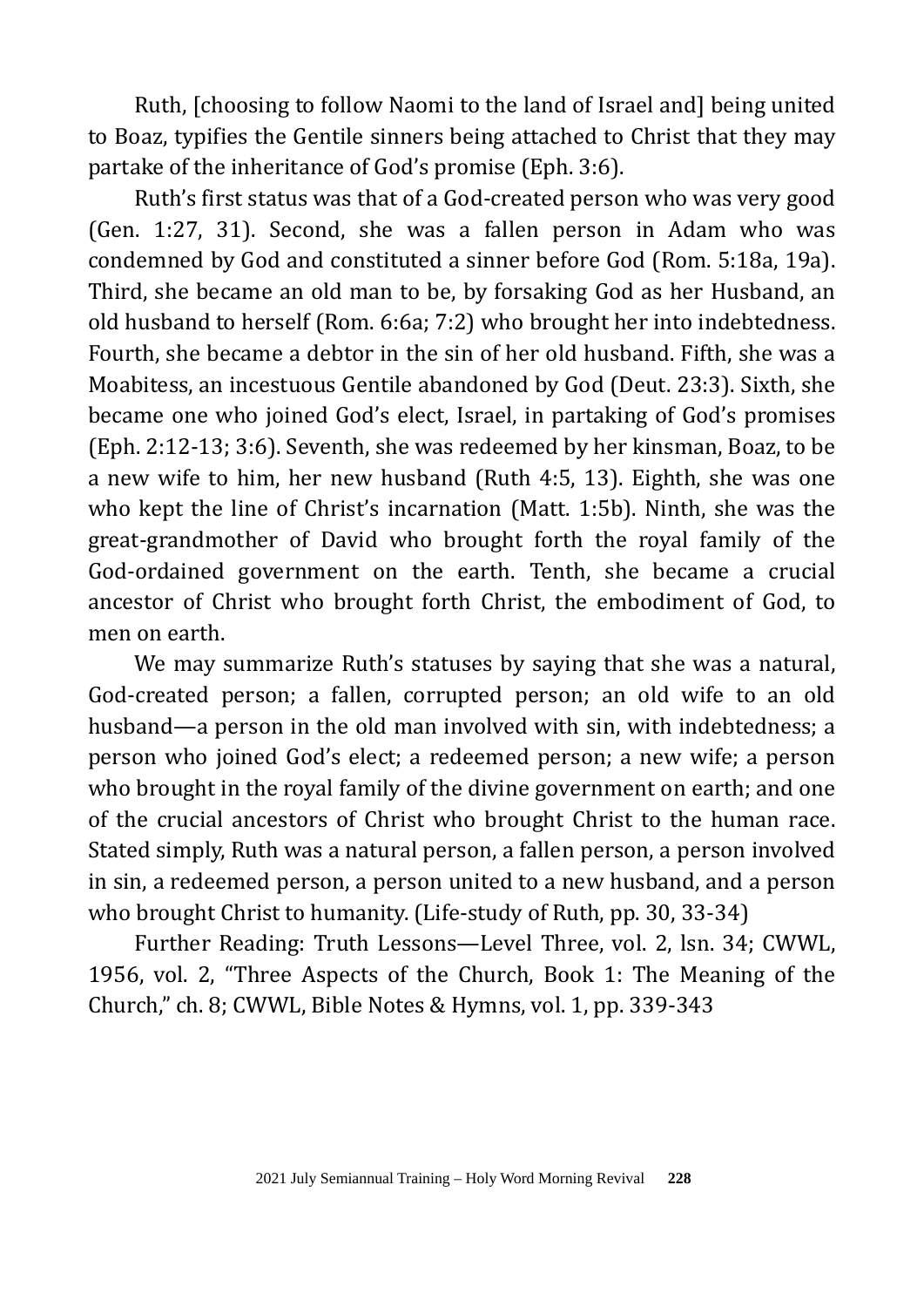#### **Morning Nourishment**

#### **Rom. 6:6-8 Knowing this, that our old man has been crucified with Him in order that the body of sin might be annulled, that we should no longer serve sin as slaves; for he who has died is justified from sin. Now if we have died with Christ, we believe that we will also live with Him.**

[The picture of Boaz (typifying Christ as our new Husband) and Ruth (typifying the church with her old man as her crucified husband) is spoken of by Paul in Romans 7:1-6.]

In God's creation man's original position was that of a wife [cf. Isa. 54:5]…. As a wife to God, we must depend upon Him and take Him as our head. When man fell, he took another position, the self-assuming position of the old man….The man created by God was a wife; the fallen man became a husband. Assuming the position of the husband, the fallen man became independent of God and made himself the head as the husband. Before you were saved, you never considered yourself as a wife…. Among fallen people both males and females think of themselves as husbands…. Hence, fallen man became a strong, ugly husband. The position of the regenerated new man is a genuine wife's position. Regeneration restores us to our original position.

The first husband of Romans 7:2-3 is…the old man of Romans 6:6, which has been crucified with Christ. (Life-study of Romans, pp. 140-143)

#### **Today's Reading**

We, the believers, after being saved, have two statuses—the old and the new. Due to the fall we have the old status; due to regeneration we have a new one. Because of the fall we are the old man, and because of regeneration we are the new man. As the old man we were the husband; as the new man we are the wife. Hence, we have two statuses.

[Consider] Romans 7:1-6 in relation to Romans 6:6 and Galatians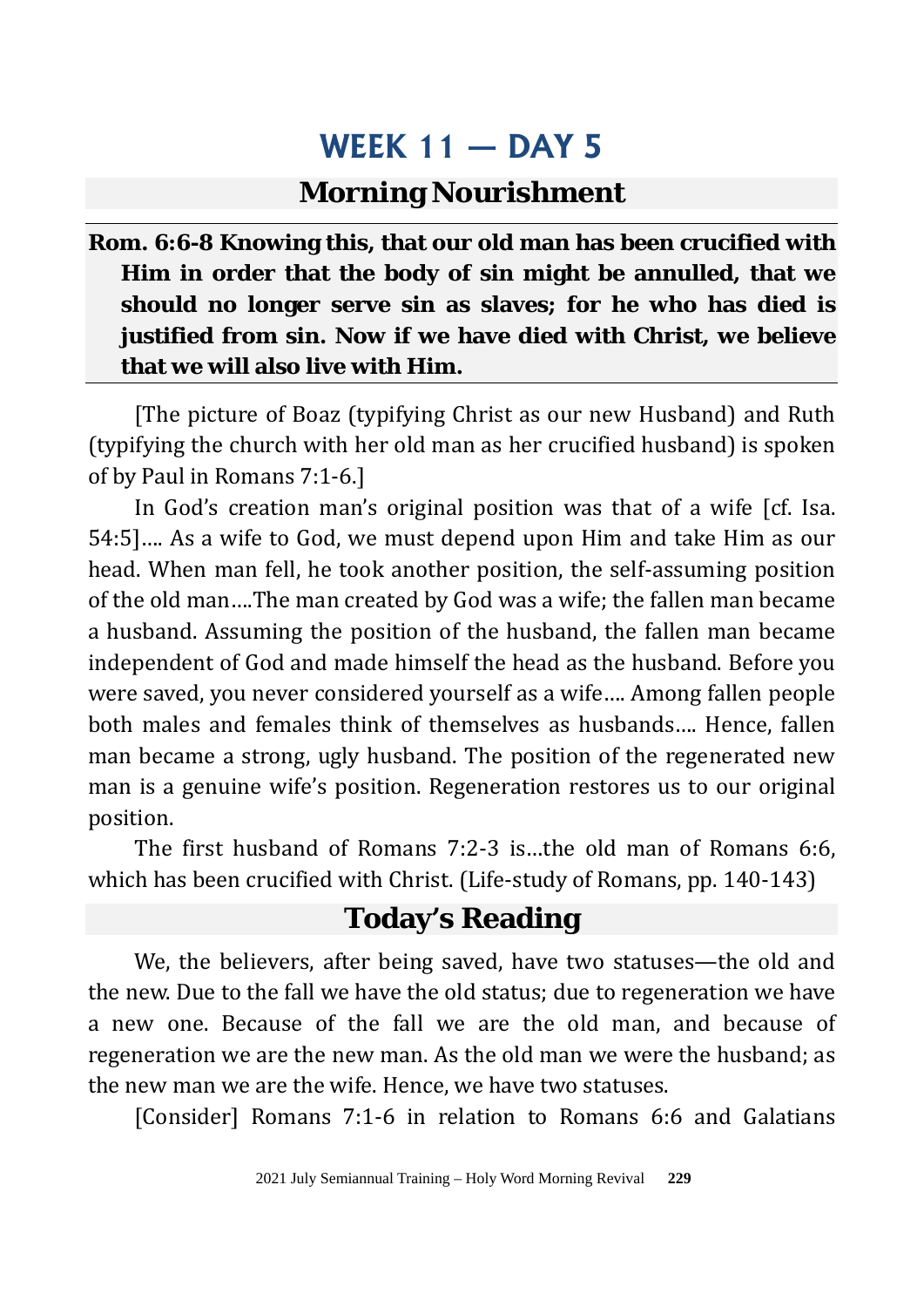2:19-20. Romans 7:1 says, "The law lords it over the man as long as he lives." This verse presents no difficulty. In 7:2 we are told that the "married woman is bound by the law to her husband while he is living; but if the husband dies, she is discharged from the law regarding the husband." Please notice that it does not say "she is living," but "he is living." If the husband dies, the wife is discharged from the law of the husband. Romans 7:3 tells us that if, while the husband lives, the wife marries another husband she will be called an adulteress. However, if the husband dies, she is freed from the law and may be married to another.

[Romans 7:4 says], "So then, my brothers, you also have been made dead to the law through the body of Christ." We were not put to death as a result of suicide, but through the body of Christ, meaning that we died on the cross of Christ. The phrase "through the body of Christ" modifies death, indicating what sort of death it was…. It was a co-crucifixion with Christ. When Christ was crucified, we died with Him. We need to compare this with Romans 6:6, which says, "Knowing this, that our old man has been crucified with Him."…This verse…corresponds with Romans 7:4 which says that we were made dead through the body of Christ.

Romans 6:6 continues with the phrase "that we should no longer serve sin as slaves." The old man has been crucified, yet we still live. We should no longer serve sin as slaves….Galatians 2:19…says, "For I through law have died to law that I might live to God." Are we dead or living? Are we two persons or one? By this verse we can see that we have two statuses, that there are two I's—an old "I" and a new "I." The old "I" is dead that the new "I" may live. Verse 20 follows by declaring, "I am crucified with Christ," a phrase which undoubtedly corresponds to Romans 6:6 and 7:4. These three verses correspond to one another….Then, Galatians 2:20 says, "And the life which I now live in the flesh I live in faith, the faith of the Son of God." This verse reveals that a believer has two statuses—the status of an old man and the status of the regenerated new man. (Life-study of Romans, pp. 143-145)

Further Reading: Life-study of Romans, msg. 12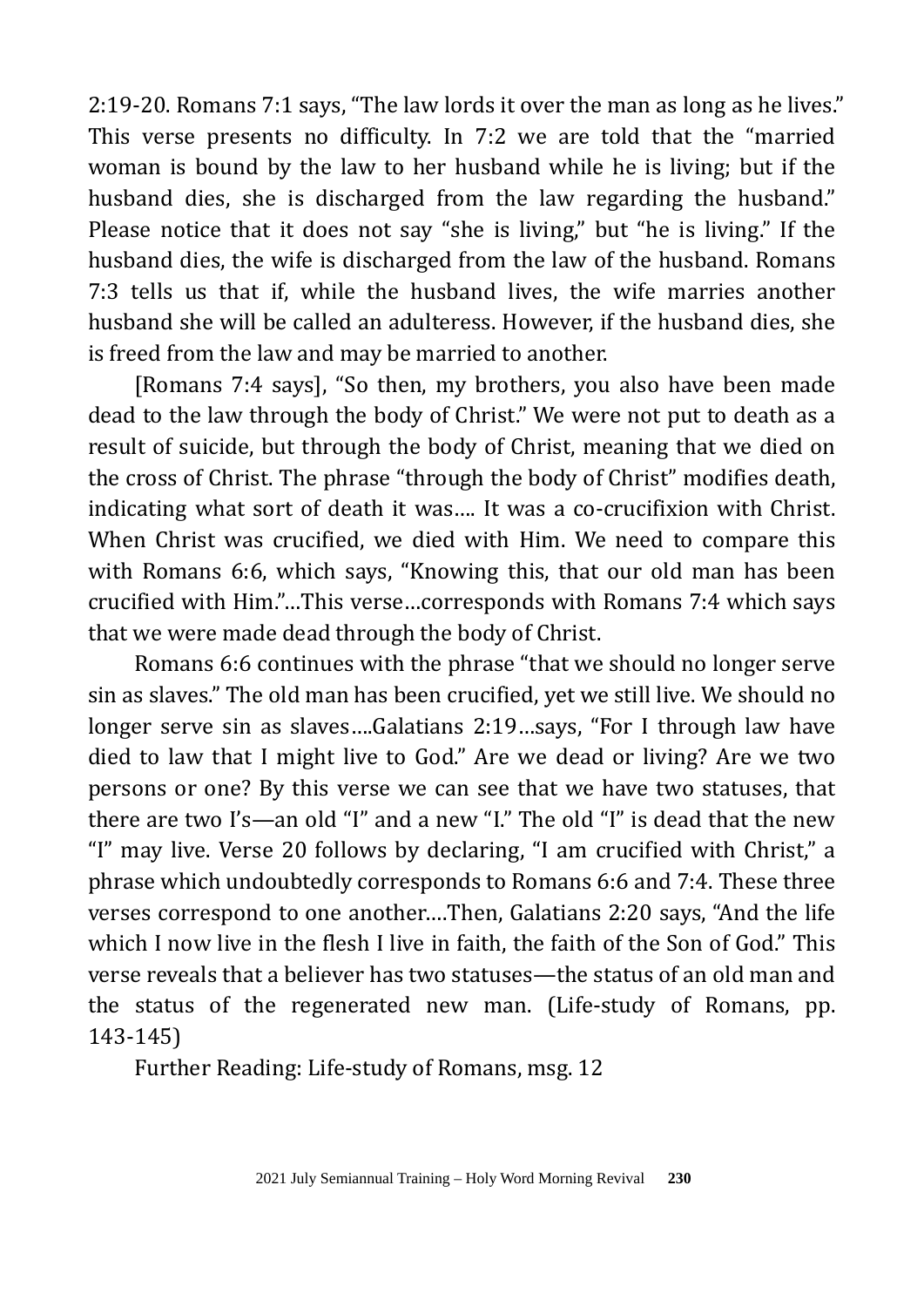#### **Morning Nourishment**

- **Rom. 7:4 …You also have been made dead to the law through the body of Christ so that you might be joined to another, to Him who has been raised from the dead, that we might bear fruit to God.**
- **6 But now we have been discharged from the law, having died to that in which we were held, so that we serve in newness of spirit and not in oldness of letter.**

In Romans 7:4 Paul puts together a funeral and a wedding. On the one hand, we were buried; on the other hand, we were married. We have been made dead that we might marry another. In Romans 7:4 we are dead to marry; in Galatians 2:19 we are dead to live. If we did not have two statuses, how could this be possible? We were made dead according to our old status that we might marry another according to our new status. According to our new status, we marry Him who has been raised from the dead, that we might bear fruit to God. (Life-study of Romans, p. 145)

#### **Today's Reading**

Now we are married to Christ, our new husband,…"to Him who has been raised from the dead" [Rom. 7:4]. In 2 Corinthians 11:2 Paul also says that he has espoused us to one husband, Christ. Christ is our new husband.

As regenerated beings, both male and female believers are a part of the wife. Since Christ is our husband, we must depend on Him and take Him as our Head (Eph. 5:23). If we do this, we will bear fruit in resurrection to God (Rom. 7:4) and serve the Lord in newness of spirit (7:6). We will no longer be in the flesh, but in the newness of the spirit.

Christ is not only my head—He is also my person. The wives must take their husbands as their person, not only as their head. We must even take Christ as our life. Christ is our husband, our head, our person, and our life. We have been terminated and have become nobody. Christ lives in us and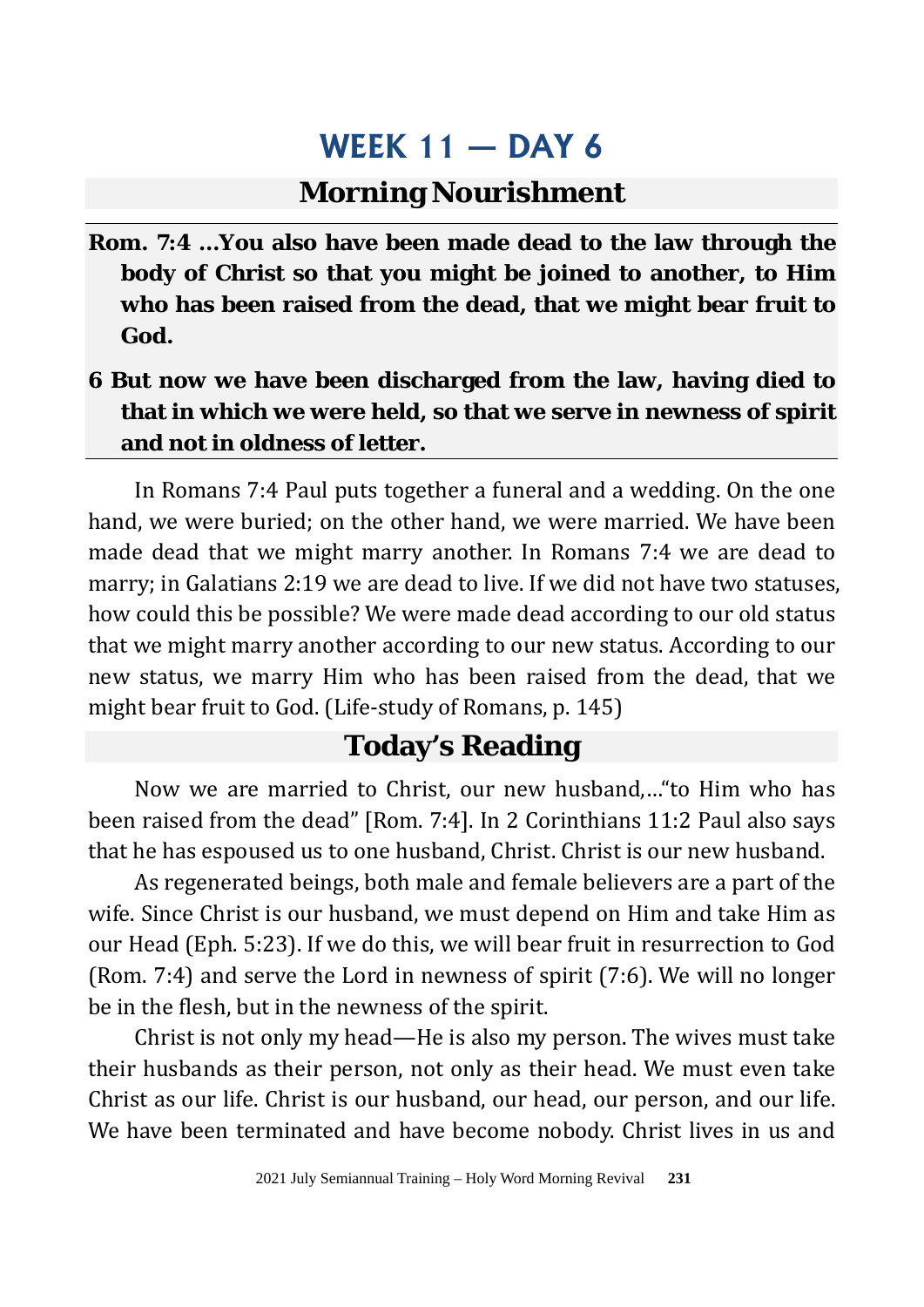for us. I have been fully called out of everything else and called into Him. I believe in Him and put my whole trust in Him. Christ is everything to me. He is my husband, my head, my person, and my life. Therefore, I am fully under grace, no longer under law in any way. The law has nothing to do with me, and I have nothing to do with the law. "I through law have died to law" (Gal. 2:19). Now in grace I am alive to God. As a new man and the wife, married to a new husband, whatever we are and do is related to God. We bear fruit to God…. [This] means that God comes forth, that God is brought forth as fruit. Thus, all we are and do must be the living God. We must bring forth God as an overflow of God. In this way we have the living God as our fruit and we bear fruit to God.

As a wife we must also serve the Lord in newness of spirit, not in oldness of the letter. The word spirit in this verse denotes our regenerated human spirit in which the Lord as the Spirit dwells (2 Tim. 4:22). We may serve in newness of spirit because God has renewed our spirit. (Life-study of Romans, pp. 146-147, 149)

The Spirit now dwells in our regenerated spirit and is joined to our spirit as one spirit (Rom. 8:9-11a; 1 Cor. 6:17). He is not only in us but also joined with our spirit to become one spirit with us. We must therefore exercise to turn our whole being to this joined spirit and set our mind on it (Rom. 8:6b). Do not place your mind on frivolous matters; set it on the spirit by turning your entire being to this joined spirit. We should also live and walk according to this joined spirit (v. 4). We must speak, do things, treat others, and deal with matters according to this joined spirit. We should talk to our family members in our home life according to this spirit. When we live in this joined spirit, we will be able to live out the Body of Christ and become His corporate expression (Eph. 1:23). (CWWL, 1990, vol. 2, "A Thorough View of the Body of Christ," p. 132)

Further Reading: CWWL, 1990, vol. 2, "A Thorough View of the Body of Christ," ch. 2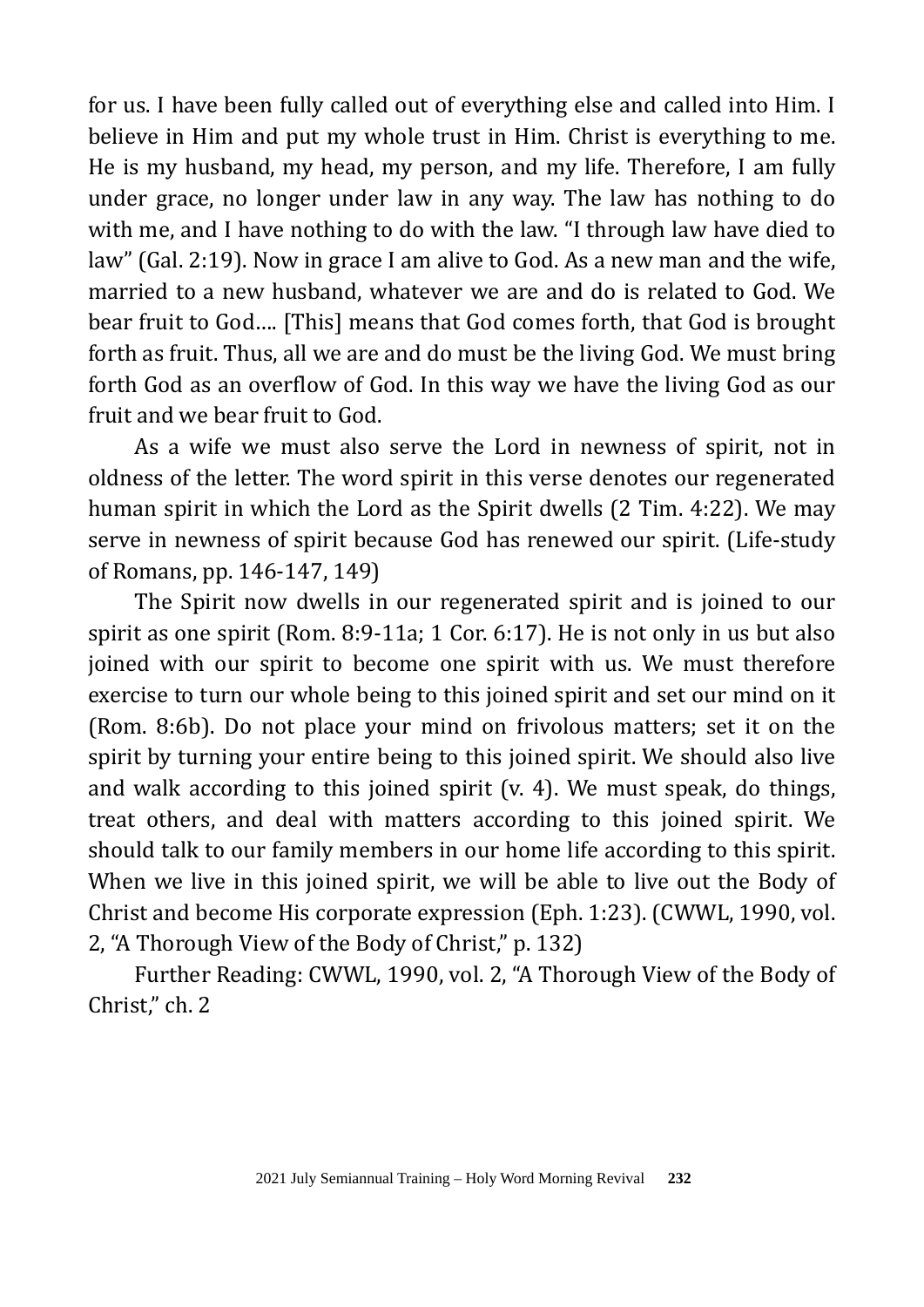# **‹‹ WEEK 11 — HYMN ››**

### **Hymns, #1177 Oh, Christ in all His glory put on humanity**

#### **Experience of Christ — As Our Person**

1

Oh, Christ in all His glory put on humanity So He could be my Person, and live instead of me. A man in life and being, He fully fits my case, So all His glorious Person can me replace. O Lord, O Lord, You are the man for me! I take You as my Person, as my full identity. O Lord, O Lord, subdue my every part, And every moment, every place, make home in all my heart. 2 Oh, Christ became the Spirit to speak inside of me, And as the speaking Spirit He speaks unceasingly. His speaking is the water that washes me within, Discharging all my oldness, imparting Him. O Lord, O Lord, speak all You want to me. Your speaking is Your presence—I must have it constantly. O Lord, O Lord, speak-wash my every part And by this metabolic change, make home in all my heart. 3 Oh, Christ will come, the Bridegroom, for us, His glorious Bride, By coming from within us the church is glorified. His Person is the glory expanding now in us; This glory is our Person—how glorious! O Lord, O Lord, by Your economy So flood us with Your glory, saturate us thoroughly. Come out, come out, break forth in glory here,

And from the church, O glorious One, in glory soon appear.